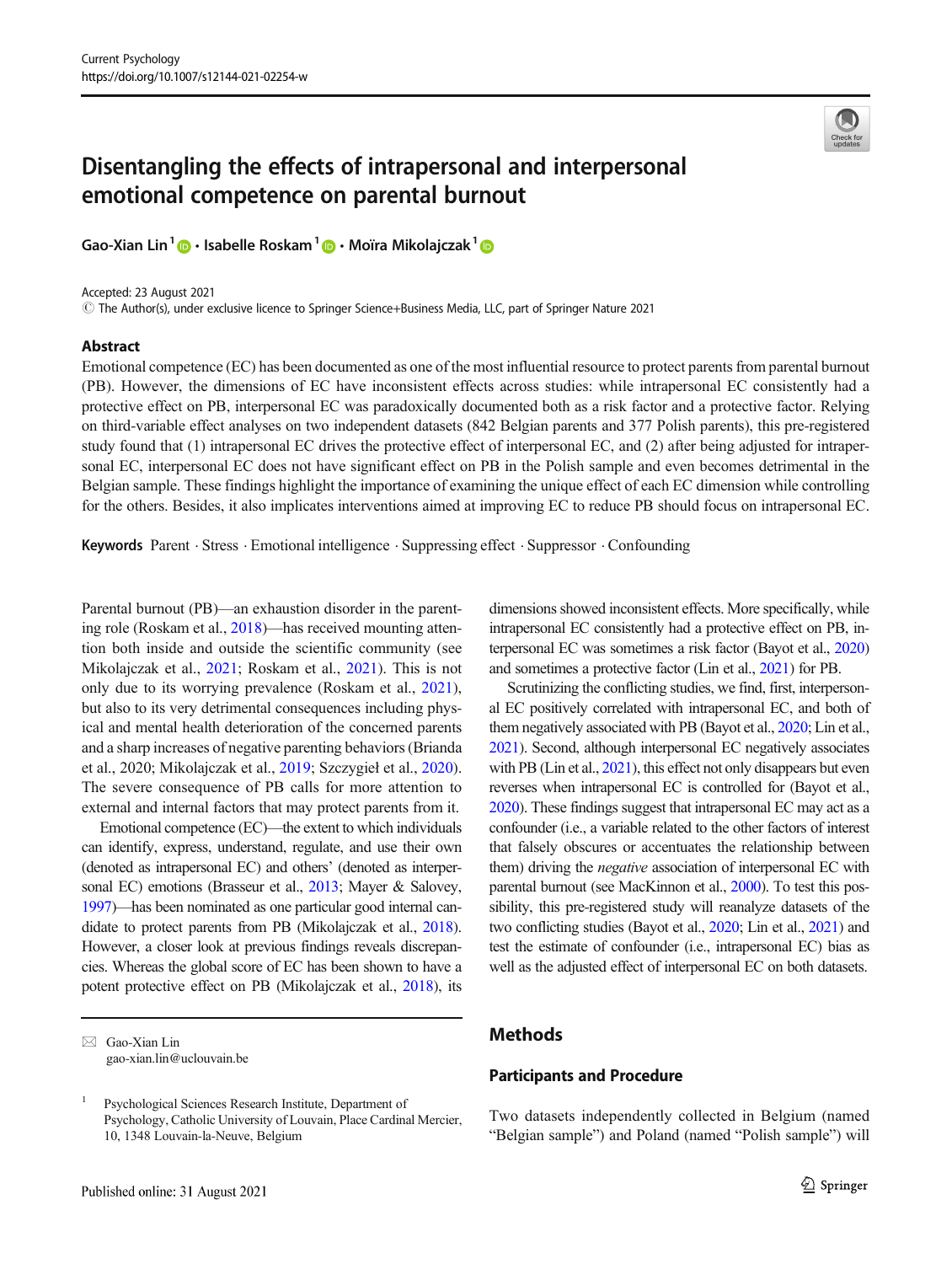be analyzed. The Belgian sample comprised 842 parents  $(M<sub>age</sub>$ of 38.72 years,  $SD<sub>age</sub> = 7.21$  years) and the Polish sample 377 parents ( $M_{\text{age}}$  of 37.83 years,  $SD_{\text{age}} = 7.64$  years). Parents' demographic characteristics are detailed in Bayot et al. ([2020](#page-2-0); for Belgium sample) and Lin et al. [\(2021;](#page-3-0) for Polish sample).

## Measures

We measured PB with the Parental Burnout Assessment (PBA; Roskam et al., [2018\)](#page-3-0). Its 23 items are rated on a 7 point frequency scale (from *never* [0] to *everyday* [6]) and summed to form a global score. The Cronbach's  $\alpha$  of the scale for Belgian sample was .97 whereas for the Polish sample was .96.

We assessed EC with the Profile of Emotional Competence (PEC; Brasseur et al., [2013](#page-3-0)), a questionnaire assessing both intrapersonal and interpersonal EC. Its 50 items are rated on a 5-point Likert scale (from does not describe me at all [1] to describes me perfectly [5]) and averaged to form a global score. The Cronbach's αs of intrapersonal and interpersonal EC were .88 and .88 in Belgian sample and .88 and .90 respectively in Polish sample.

#### Analysis Strategy

Strictly following the preregistered report ([https://osf.io/](https://osf.io/ady2t/?view_only=0d4e6adfe2b64799a66da8a4778b2632) [ady2t/?view\\_only=0d4e6adfe2b64799a66da8a4778b2632](https://osf.io/ady2t/?view_only=0d4e6adfe2b64799a66da8a4778b2632)), we examined our hypotheses with the third variable effect analysis (MacKinnon et al., [2000](#page-3-0)), as described in Fig. 1. In practice, this involves multiple regressions using PROCESS 3.5 on SPSS 25 (Model 4; Hayes, [2018](#page-3-0)). The PROCESS module estimates the confounder bias with the bootstrap sampling method (number of bootstrap samples = 5000).

# **Results**

Regression analyses revealed that the estimate of confounder (i.e., intrapersonal EC) bias was significant in the direction of a beneficial effect (i.e., intrapersonal EC negatively predicted PB) in both Belgian (effect =  $-12.08$ , bootstrapped SE = 1.43, bootstrapped 95% CI [−14.93, −9.38]) and Polish samples (effect =  $-7.50$ , bootstrapped  $SE = 2.17$ , bootstrapped 95% CI [−12.12, −3.50]). Second, the adjusted effect of interpersonal EC was in the direction of a deteriorative effect (i.e., interpersonal EC positively predicted PB) in Belgian sample (effect =  $6.48$ ,  $SE = 2.16$ , bootstrapped 95% CI [2.25, 10.71]) but null in Polish sample (effect =  $-4.95$ ,  $SE = 2.96, 95\% \text{ CI}$  [−10.77, 0.88]). The total effect of interpersonal EC was in beneficial direction in both datasets (see Model 3 in Table [1\)](#page-2-0).

## **Discussion**

Because of its tremendous implication to the well-being of parents and even their children, efforts to explore protective factors and propose intervention programs for PB brook no delay (Gruber et al., [2020](#page-3-0); Mikolajczak et al., [2021](#page-3-0)). Abundant literature has nominated EC as a significant protective factor vis-à-vis parental burnout. As a result, EC has been integrated as a core component of intervention programs for parental burnout (Bayot et al., [in press](#page-3-0); Brianda et al., 2020). Nevertheless, the current findings demonstrate that the protective effect of interpersonal EC vis-à-vis PB may be solely due to its overlap with intrapersonal EC. After being adjusted for intrapersonal EC, interpersonal EC does not significantly protect parents from PB in the Polish sample and even becomes detrimental in the Belgian sample. This detrimental effect found in the Belgian sample may not be spurious since the detrimental effect of interpersonal EC on health-related outcomes has also been documented in a previous Belgian nationally representative study (i.e., Mikolajczak et al., [2015\)](#page-3-0). Our findings therefore constitute a timely call to put a brake on the improvement of interpersonal EC in interventions to treat PB, at least for Belgian parents.

To compare the discrepant results between Polish (Lin et al., [2021](#page-3-0)) and Belgian (Bayot et al., [2020](#page-2-0)) samples, we aligned the analysis strategy of the two independent datasets. Our research corroborated that the effect of interpersonal EC on PB differs between samples, which may reflect the differential balance between costs and benefits of interpersonal EC (Pekaar et al., 2018) on parental burnout across different populations. Indeed, although interpersonal EC could be



Fig. 1 Analysis Strategy of the Present Research.  $\alpha$  represents the effect of interpersonal emotional competence on the intrapersonal emotional competence. β represents the effect of intrapersonal emotional competence on parental burnout while controlling interpersonal

emotional competence. c' is the adjusted predictive effect of interpersonal emotional competence on parental burnout. The multiplication of  $\alpha$  and  $\beta$  equal to confounder (intrapersonal emotional competence) bias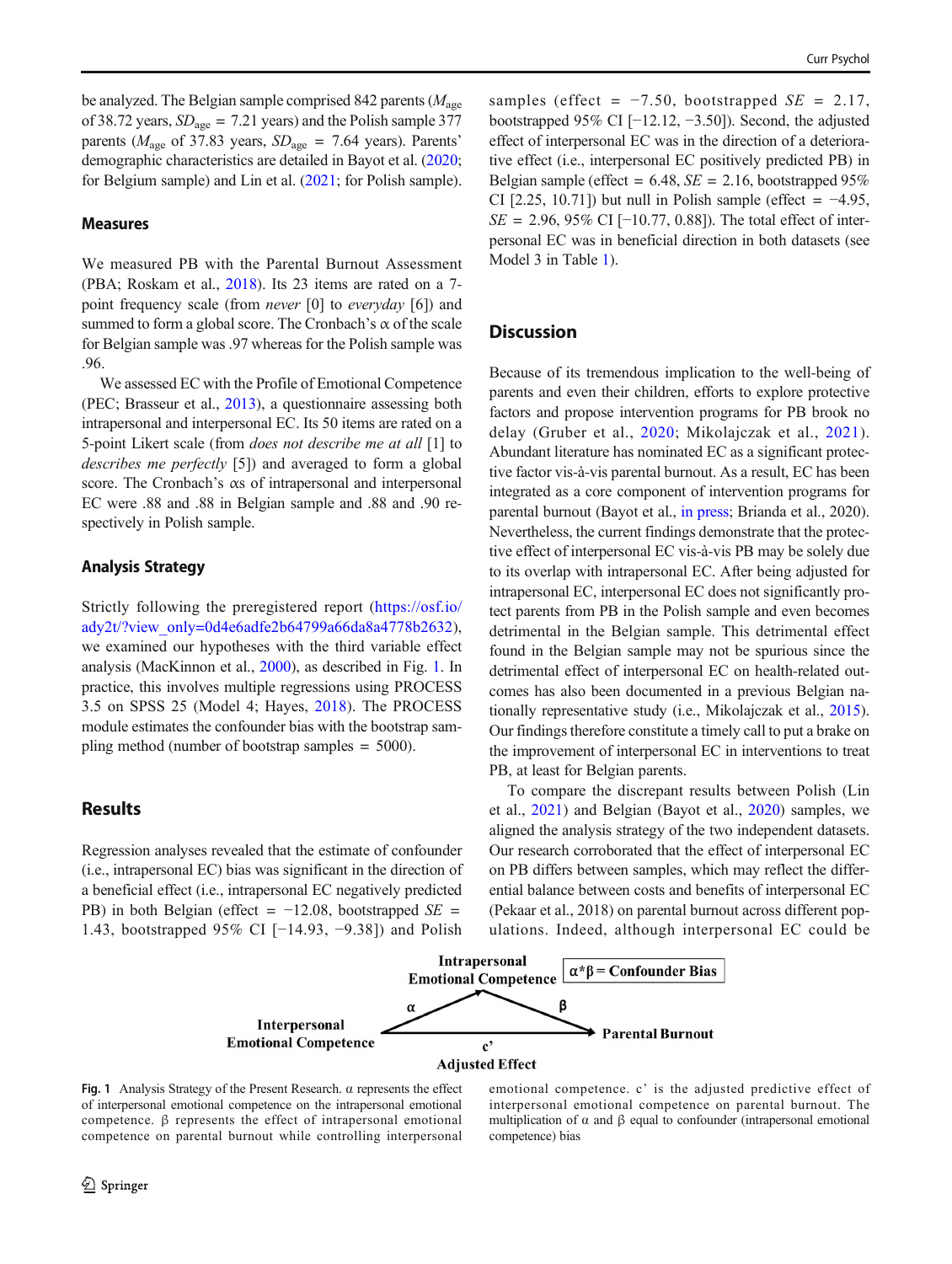<span id="page-2-0"></span>

|  |  |  |  |  |  | Table 1 Regression coefficients for the third variable effect analysis in belgian sample (with result in polish sample revealed in parentheses brackets) |  |
|--|--|--|--|--|--|----------------------------------------------------------------------------------------------------------------------------------------------------------|--|
|--|--|--|--|--|--|----------------------------------------------------------------------------------------------------------------------------------------------------------|--|

| Model 1: Interpersonal emotional competence predicts Intrapersonal emotional competence.                                              |                  |            |                 |                  |                  |                 |
|---------------------------------------------------------------------------------------------------------------------------------------|------------------|------------|-----------------|------------------|------------------|-----------------|
| Variables                                                                                                                             | B                | SE         | $\mathfrak{t}$  | $\boldsymbol{p}$ | 95% CI of $B$    |                 |
|                                                                                                                                       |                  |            |                 |                  | LL               | UL              |
| $R^2$ = .28 <sup>***</sup> (.40 <sup>***</sup> )                                                                                      |                  |            |                 |                  |                  |                 |
| Interpersonal Emotional Competence                                                                                                    | 0.60(0.61)       | 0.03(0.04) | 18.00 (15.79)   | .000(.000)       | 0.53(0.53)       | 0.66(0.68)      |
| Model 2: Both interpersonal and intrapersonal emotional competence predict parental burnout.                                          |                  |            |                 |                  |                  |                 |
| Variables                                                                                                                             | Β                | SE         | $\mathfrak{t}$  | $\boldsymbol{p}$ | 95% CI of $B$    |                 |
|                                                                                                                                       |                  |            |                 |                  | LL               | UL              |
| $R^2$ =.13 <sup>***</sup> (.11 <sup>***</sup> )                                                                                       |                  |            |                 |                  |                  |                 |
| Interpersonal Emotional Competence                                                                                                    | $6.48(-4.95)$    | 2.16(2.96) | $3.01(-1.67)$   | .003(.096)       | $2.25(-10.77)$   | 10.71(0.88)     |
| Intrapersonal Emotional Competence                                                                                                    | $-20.27(-12.36)$ | 1.91(3.09) | $-10.62(-4.00)$ | .000(.000)       | $-24.01(-18.43)$ | $-16.52(-6.29)$ |
| Model 3: Interpersonal emotional competence predicts parental burnout (i.e., the total effect of interpersonal emotional competence). |                  |            |                 |                  |                  |                 |
| Variables                                                                                                                             | B                | SE         | $\mathfrak{t}$  | $\boldsymbol{p}$ | 95% CI of $B$    |                 |
|                                                                                                                                       |                  |            |                 |                  | LL               | UL              |
| $R^2$ = .01 <sup>**</sup> (.07 <sup>***</sup> )                                                                                       |                  |            |                 |                  |                  |                 |
| Interpersonal Emotional Competence                                                                                                    | $-5.60(-12.45)$  | 1.95(2.34) | $-2.87(-5.31)$  | .004(.000)       | $-9.43(-17.05)$  | $-1.77(-7.84)$  |

CI, confidence interval; LL, lower limit; UL, upper limit

beneficial in many situations (e.g., strengthening interpersonal relationships or parent-child relationships; Stern et al., [2015\)](#page-3-0), it can backfire in some situations. Parents who are overly involved with others' emotions are at risk for burnout (e.g., Lee et al., [2011](#page-3-0)) because they may take others' distress home/ on themselves (e.g., exposing to emotional distress on social media; Brownlie & Shaw, [2019](#page-3-0); when caring their loved one who is undergoing a distressing life experience; Hua et al., [2021\)](#page-3-0). It could be thus assumed that the benefit of the interpersonal EC for the Polish sample may counterbalance its cost, and the cost remains to outweigh its benefit in the Belgian sample. The detrimental effect thus only emerges in the Belgian sample.

In sum, the current pre-registered reanalysis offers a new perspective on the EC-PB association. Intrapersonal EC seems to be the crucial component of EC that protects parents. The beneficial effect of interpersonal EC is not only insignificant after intrapersonal EC adjusted, but it even puts some parents at risk. This message bears both research and clinical implications. Regarding the former, this study highlights the importance of examining the impact of each EC dimension while systematically controlling for the effect of the other. As regards the latter, the findings suggest that interventions aimed at improving EC to reduce parental burnout should primarily focus on enhancing intrapersonal EC and not interpersonal EC.

Code Availability Not applicable.

Author's Contributions G.-X.L. proposed the analysis strategies. G.X.L. performed the data analyses and interpretation. G.-X.L. and M.M. drafted the manuscript. I.R. provided revisions. All authors approved the final version of the manuscript for submission.

Funding M.M., I.R., and G.-X.L. were supported by a Coordinated Research Grant from the French Community of Belgium (ARC Grant n°19/24–100). This fund did not exert any influence or censorship of any kind on the present work.

Data Availability The analyses reported in this article were formally preregistered, and the datasets of study variables have also been made available. They could be seen on the permanent third-party archive, Open Science Framework: [https://osf.io/ady2t/?view\\_only=](https://osf.io/ady2t/?view_only=0d4e6adfe2b64799a66da8a4778b2632) [0d4e6adfe2b64799a66da8a4778b2632](https://osf.io/ady2t/?view_only=0d4e6adfe2b64799a66da8a4778b2632)

### **Declarations**

Consent to Participate Informed consent was obtained from all individual participants included in the study.

Protections of Research Participants The studies were carried out in accordance with the provisions of the World Medical Association Declaration of Helsinki.

Consent to Publish The datasets used in this study are all anonymized. Besides, there are only group analysis results and no case report involved in this study.

Conflicts of Interest/Competing Interests M.M. and I.R. founded the Training Institute for Parental Burnout (TIPB) which delivers training on PB to professionals. The TIPB did not participate in the funding of this study nor did it influence the process or the results in any manner.

## References

Bayot, M., Roskam, I., Gallée, L., & Mikolajczak, M. (2020). When emotional intelligence : Interactions Between Intra- and Interpersonal Emotional Competencies in the Case of Parental Burnout. Journal of Individual Differences. Advance online publication. [https://doi.org/10.1027/1614-0001/a000324.](https://doi.org/10.1027/1614-0001/a000324)